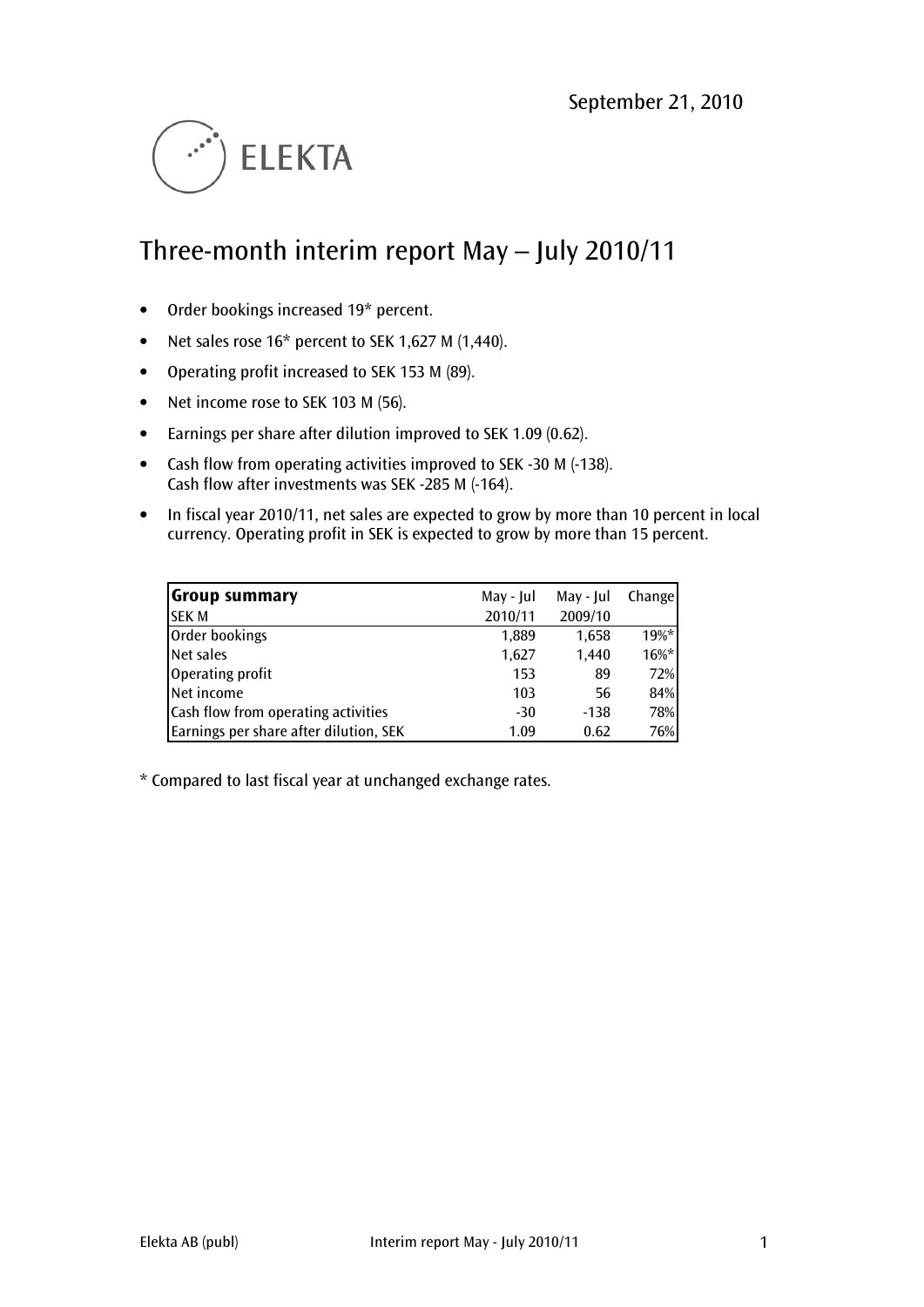# President and CEO Tomas Puusepp comments

I am very pleased with Elekta's performance in the first three months of our fiscal year 2010/11. Demand remained strong for Elekta's clinical solutions and services. Order bookings increased by 19 percent in local currency. All regions and product areas showed good performance, with particularly strong growth in Region Europe, Middle East and Africa. Operating profit rose to SEK 153 M (89) mainly due to higher sales volumes.

Elekta's success derives from providing comprehensive and effective clinical solutions and services for the treatment of cancer and brain disease. Our world leading solutions in image-guided radiation therapy, stereotactic radiosurgery as well as in oncology software, make it possible for oncologists and neurosurgeons to effectively treat tumors, blood vessel deformations and functional illnesses with maximum precision, while sparing healthy tissue. We are committed to improving patient care through innovation and continuous enhancement of our product portfolio. This is achieved by pursuing clinical research in close cooperation with the foremost universities and hospitals worldwide.

The recent acquisition of Resonant Medical Inc. has added new solutions for image guidance to our product portfolio such as Clarity™ as well as highly skilled R&D resources in oncology imaging. With this acquisition Elekta has strengthened its leadership in motion management, which we regard as a key area in the improvement of advanced cancer treatment. Clarity™ soft tissue visualization, which can be integrated with any linear accelerator platform, was exhibited for the first time by Elekta in Europe at the 2010 meeting of the European Society for Therapeutic Radiology and Oncology (ESTRO) held in September.

The strong development for Elekta Neuroscience has continued in the first quarter with high demand for Leksell Gamma Knife® Perfexion™. We expect advantages of stereotactic radiosurgery in the treatment of brain metastases to receive greater attention worldwide in the coming years. As we are introducing the technology to new customers, the installed base of Leksell Gamma Knife® continues to expand.

There is an increased need for cancer care in the markets where Elekta operates. Growth is particularly strong in emerging markets where Elekta is the market leader. We continue to expand geographically to make cancer care available for more people around the world. Key success factors are our long term customer relations, our innovative capabilities and our commitment to the highest level of service and customer care. We have more than 5,000 hospitals as our customers worldwide and as this number is increasing so does the significance of our services and software businesses.

Elekta's financial outlook for the fiscal year 2010/11 remains unchanged with an increase in net sales by more than 10 percent in local currency, and operating profit increase in SEK of more than 15 percent.

Tomas Puusepp President and CEO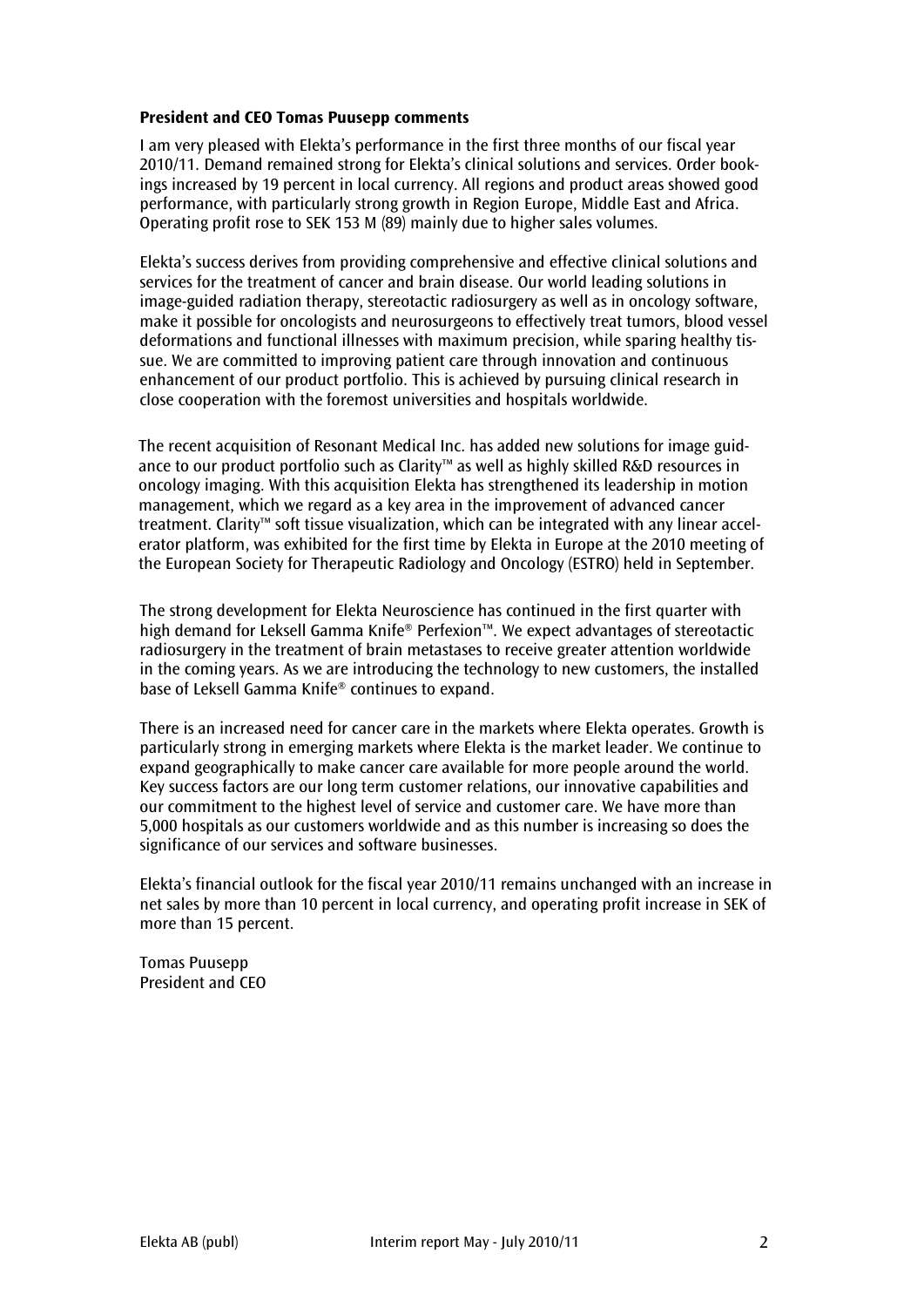# Order bookings and order backlog

Order bookings rose by 14 percent to SEK 1,889 M (1,658). Based on unchanged exchange rates, order bookings increased 19 percent.

Order backlog on July 31, 2010 was SEK 8,382 M, compared to SEK 8,093 M on April 30, 2010. Order backlog is converted at closing exchange rates, which resulted in a positive translation difference of SEK 27 M.

| <b>Order bookings</b>       | May - Jul | May-Jul Change |       | 12 months | Changel | May-April |
|-----------------------------|-----------|----------------|-------|-----------|---------|-----------|
| <b>SEK M</b>                | 2010/11   | 2009/10        |       | rolling   |         | 2009/10   |
| North and South America     | 658       | 658            | $0\%$ | 3.415     | $0\%$   | 3,415     |
| Europe, Middle East, Africa | 777       | 615            | 26%   | 3.404     | 19%     | 3,242     |
| Asia Pacific                | 454       | 385            | 18%   | 2.169     | 15%     | 2,100     |
| <b>Group</b>                | 1.889     | 1.658          | 14%   | 8.988     | 10%     | 8,757     |

# Market development

# North and South America

Order bookings for region North and South America were unchanged based on fixed currency rates compared to the first quarter of previous year. In the first quarter of 2009/10, Elekta received large orders in Latin America. In the first quarter of 2010/2011, order bookings for North America, increased by 10 percent.

The North American market is primarily driven by rising cancer incidence in an increasing and aging population, an emphasis on early detection, and rapid acceptance of new and refined radiation treatment technology.

In the US, market recovery has been slow following the financial crisis and economic downturn. The healthcare reform in the US will extend healthcare to 32 million more Americans. Elekta and its users are likely to benefit as a greater portion of the U.S. population should be able to better afford and gain access to services that can lead to earlier detection of cancer and treatment.

The South American market is driven by a large unmet demand for treatment of cancer and brain disorders. The Ministry of Health in Brazil recently announced substantial increased reimbursement levels for radiation therapy. This initiative supports the long-term growth in the region. Elekta has successfully increased its presence in the region.

The contribution margin for the region amounted to 34 percent (33).

# Europe including Middle East and Africa

Order bookings for region Europe including Middle East and Africa rose 41 percent based on unchanged exchange rates compared to previous year. Bookings were particularly strong in Italy, Germany, Russia and France.

Market development in Western Europe is driven primarily by replacements, as well as national and regional initiatives to solve the shortage of radiotherapy capacity. The majority of the treatment systems are procured through public tenders with relatively long sales processes. Elekta's ability to provide comprehensive and integrated solutions, based on open interfaces, makes the company an attractive partner.

Demand in the region is expected to show a stable development with continued growth. Due to the financial crisis there is an uncertainty concerning certain parts of Europe where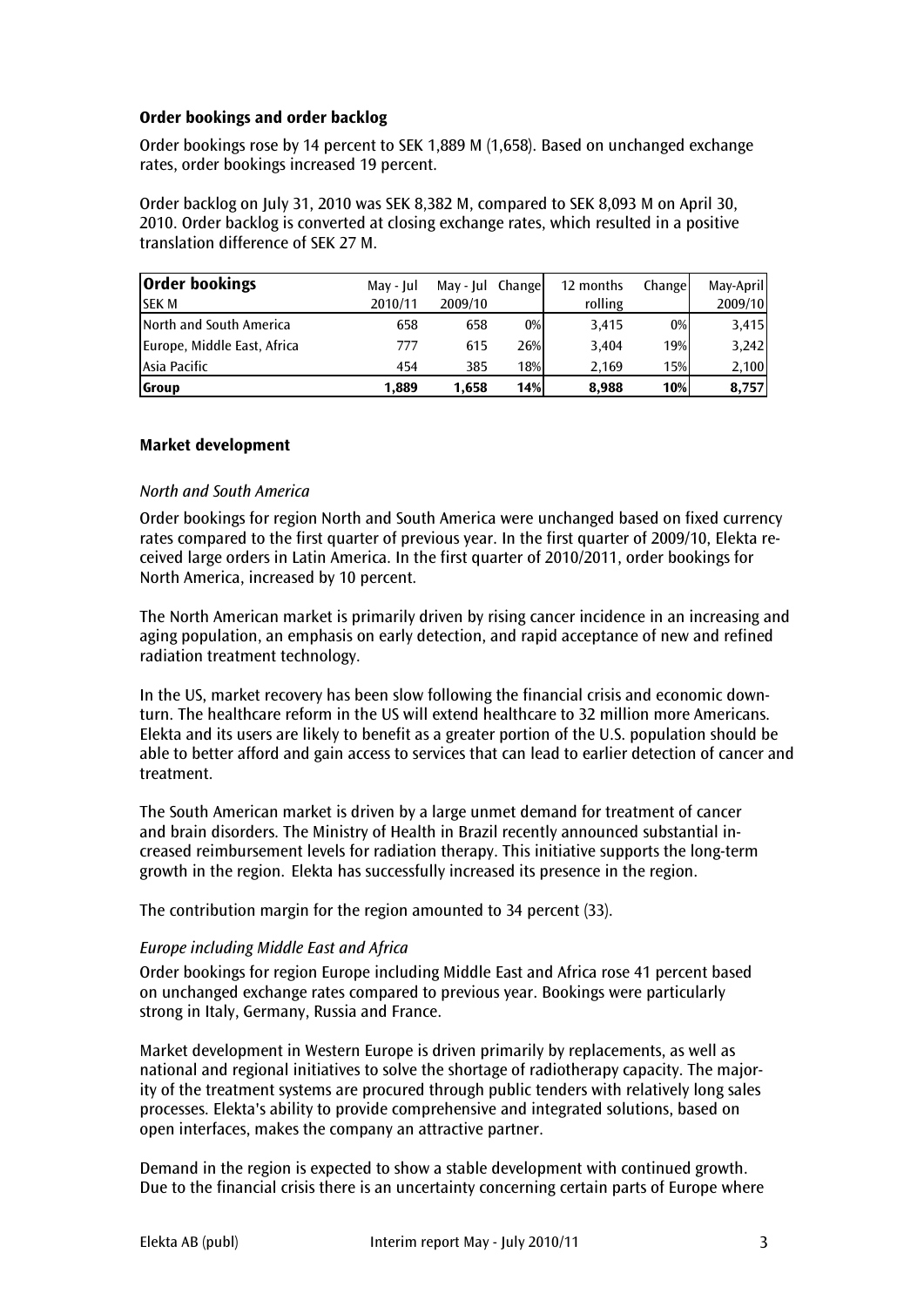the government financed healthcare systems will probably not expand. A growing trend in Western Europe is the emergence of private cancer-care providers that exclusively focus on radiation therapy. These companies will likely achieve a greater role in the financing of the expansion of capital intense equipment, and they are currently found in the UK, Germany, France and Spain. Most have selected equipment from Elekta.

In Eastern Europe, Russia, Middle East and Africa, there is a large unmet need for cancer care and treatment of brain disorders. As in most emerging markets the primary issue is a lack of capacity for early diagnoses, which means that many people do not receive treatment until at a late stage of their disease. These factors are the key drivers of demand, while demand and requirements for advanced cancer care are also growing in pace with rising prosperity.

The contribution margin for the region amounted to 25 percent (30). The decrease was mainly attributable to product mix.

# Asia Pacific region

Order bookings in the Asia Pacific region increased by 16 percent, based on unchanged exchange rates, compared to the previous year. Japan and China accounted for the strongest growth. In Japan, order bookings were particularly strong for Elekta Neuroscience.

The Asia Pacific region is generally characterized by major shortage of care capacity in the areas of oncology and neurosurgery, although countries such as Australia, Japan and Taiwan, as well as Hong Kong and Singapore have well-established healthcare systems. Healthcare investments in this market primarily pertain to establishing new care capacity. Elekta is well positioned to support healthcare providers in their efforts to develop and improve cancer care.

In China in particular, investments will continue to increase as a result of the healthcare reform that was adopted in 2009. China represents the strongest growth market in this region and Elekta is the market leader in advanced radiation therapy in this market.

The prospects for increased radiation therapy in cancer care in Japan are also favorable. Elekta has a strong presence within neuroscience and software and is well placed to increase its market share in the area of oncology.

Elekta is opening an office in South Korea, after completing the acquisition of the company's successful distribution partnership.

The contribution margin for the region amounted to 28 percent (17).

#### Net sales

Net sales rose 13 percent to SEK 1,627 M (1,440). Based on unchanged exchange rates, net sales increased 16 percent.

| Net sales                   | May - Jul | May-Jul Change |     | 12 months | Change | May-April |
|-----------------------------|-----------|----------------|-----|-----------|--------|-----------|
| <b>SEKM</b>                 | 2010/11   | 2009/10        |     | rolling   |        | 2009/10   |
| North and South America     | 713       | 630            | 13% | 2,875     | $-2%$  | 2,792     |
| Europe, Middle East, Africa | 549       | 461            | 19% | 2,823     | 7%I    | 2,735     |
| Asia Pacific                | 365       | 349            | 5%  | 1.881     | 21%    | 1,865     |
| <b>Group</b>                | 1.627     | 1.440          | 13% | 7.579     | 7%     | 7,392     |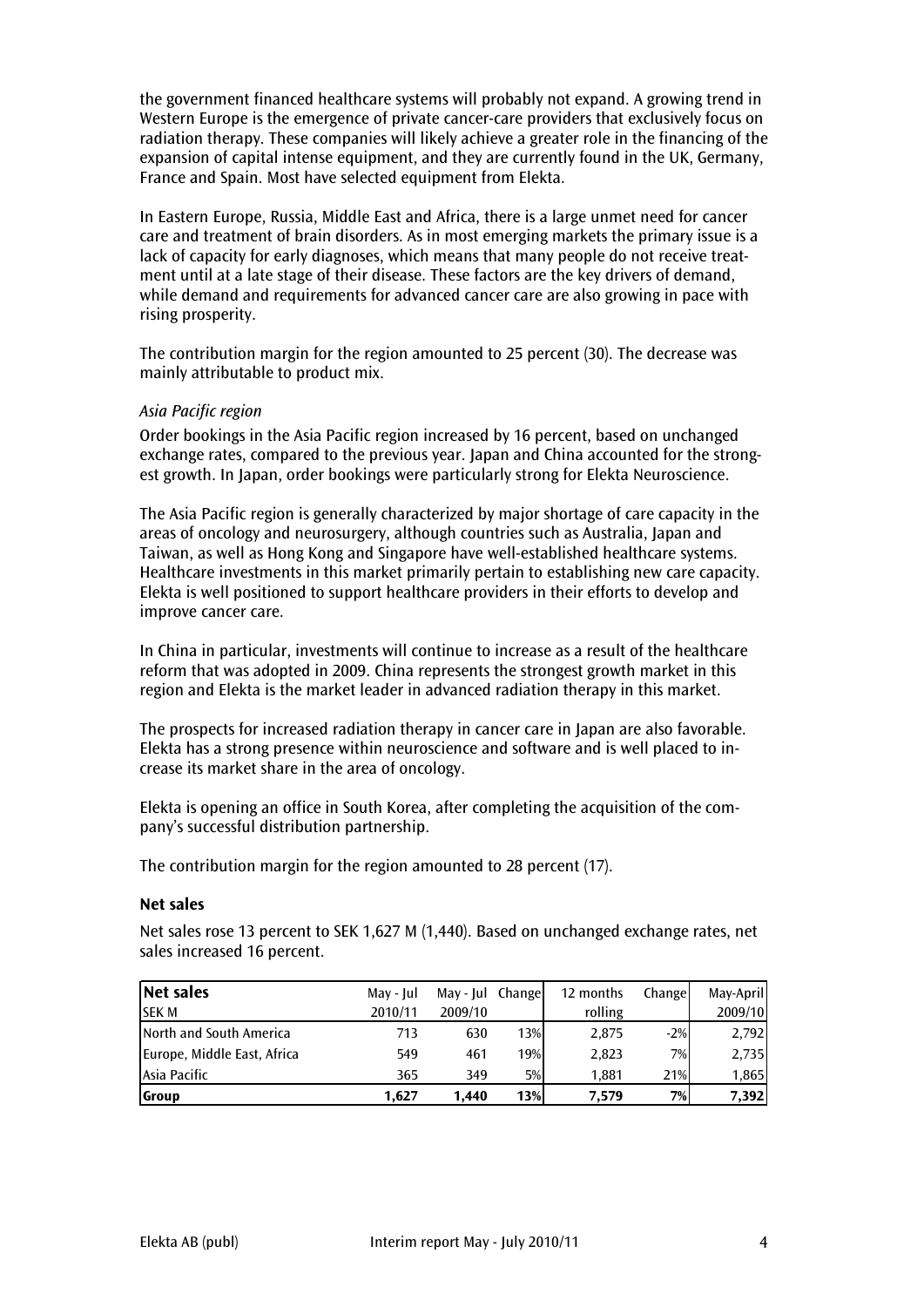# Earnings

Operating profit rose 72 percent to SEK 153 M (89), positively impacted by higher sales volume and efficiency improvements.

Gross margin amounted to 45 percent (45). Operating margin increased to 9 percent (6).

Research and development expenditures before capitalization of development rose 1 percent to SEK 150 M (148) equal to 9 percent (10) of net sales.

Costs for Elekta's incentive programs were SEK 10 M (9).

Currency fluctuations negatively affected operating profit compared to the previous year by approximately SEK -5 M.

Exchange rate gains from forward contracts affected operating profit by SEK 20 M (losses 54). Unrealized exchange rate gains from cash flow hedges amounted to SEK 62 M and are reported in shareholders' equity taking into account the tax impact. According to Elekta's currency hedging policy, anticipated sales in foreign currency may be hedged up to 24 months.

Net financial items amounted to an expense of SEK 5 M (expense 6).

Income before tax amounted to SEK 147 M (83). Tax expense amounted to SEK 44 M (27) or 30 percent (32). Net income amounted to SEK 103 M (56).

Earnings per share amounted to SEK 1.11 (0.62) before dilution and SEK 1.09 (0.62) after dilution.

Return on shareholders' equity amounted to 30 percent (27) and return on capital employed amounted to 32 percent (25).

# Investments and depreciation

Capitalization of development costs and amortization of capitalized development costs amounted to net SEK 17 M (7). Capitalization amounted to SEK 32 M (18) and amortization to SEK 15 M (11).

Investments in intangible and tangible fixed assets amounted to SEK 48 M (49). Amortization of intangible and depreciation of tangible fixed assets amounted to SEK 61 M (56).

# Liquidity and financial position

A seasonal increase in working capital resulted in a negative cash flow from operating activities of SEK -30 M, a significant improvement from the first quarter of previous year (-138). Cash flow after investments amounted to SEK -285 M (-164), acquisitions were included with SEK -240 M.

Liquid funds amounted to SEK 904 M compared to SEK 1,174 M on April 30, 2010. Interest bearing liabilities increased to SEK 1,077 M compared to SEK 1,039 M on April 30, 2010. Net debt amounted to SEK -173 M on July 31, 2010 compared to net cash of SEK 135 M on April 30, 2010. Net debt/equity ratio was 0.05 (0.33).

#### Shares

During the period 765,127 new Series B shares were subscribed through exercise of warrants distributed within the framework of the established option programs.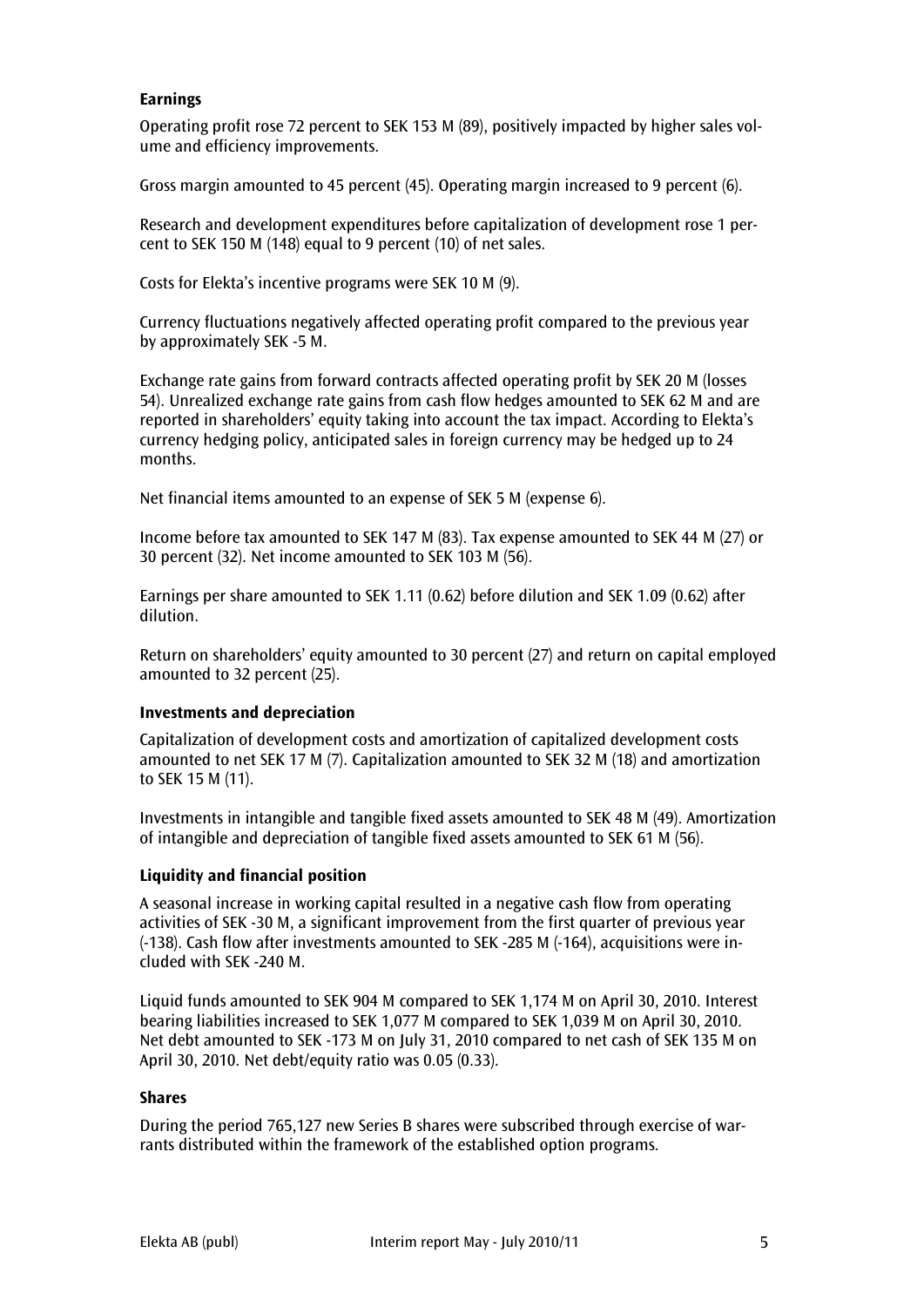Total number of shares on July 31, 2010 was 93,560,371 divided between 3,562,500 A-shares and 89,997,871 B-shares.

The Board of Directors decided on June 16, 2010 to exercise the mandate given to them by the Annual General Meeting 2009 by authorizing the executive management to initiate the repurchase of shares in an amount of SEK 100 M and not more than 650,000 shares, corresponding to 0.7 percent of the total number of outstanding shares in the company.

Share purchases were made on NASDAQ OMX Stockholm June 16-22, 2010. The number of repurchased shares on July 31, 2010, totaled 502,000 B-shares.

# Employees

The average number of employees was 2,585 (2,461). The average number of employees in the Parent Company was 21 (23).

The number of employees on July 31, 2010 totaled 2,631 whereof Resonant Medical Inc., had 37 employees. On April 30, 2010, the number of employees in Elekta totaled 2,549.

# Risks and uncertainties

The weak economic development and high public debt levels may mean less availability of financing for private customers and reduced future health care spending by the governments for some markets. Elekta's ability to deliver treatment equipment is to a large extent dependent on customers' readiness to receive the delivery and pay within the agreed timeframe. This results in a risk of delayed deliveries and corresponding delayed revenue recognition. The Group's credit risks are normally limited since customer operations are, to a large extent, financed either directly or indirectly by public funds.

In its operations Elekta is subject to a number of financial risks primarily related to exchange rate fluctuations. In the short term the effect of currency movements is reduced through forward contracts. Hedging is conducted on the basis of expected net sales over a period of up to 24 months. The scope of the hedging is determined by the Company's assessment of currency risks.

Product safety issues and the regulatory approval processes in various countries constitute a risk since they could delay the ability of introducing products into the countries concerned.

A description of the generic risks and uncertainties in Elekta's business can be found in the Annual report 2009/10 on page 45 and in note 2.

# Acquisition

On May 31, Resonant Medical Inc. (RMI), Montreal, Canada was acquired. The company develops systems for enhanced image guidance for radiation therapy based on latest generation 3-D ultrasound technology, which is complementary to Elekta's existing leading image guidance technology. The acquisition cost amounted to CAD 30 M. Elekta consolidates RMI from June 1, 2010. Goodwill and identifiable intangible assets amount to approximately CAD 23 M. The revenue for 2010/11 is expected to be around CAD 10 M. During the period operating result was negative CAD 1 M. Transaction costs related to the acquisition have been expensed when incurred and amount to SEK 5 M. The transaction is forecasted to have a minor dilutive effect on reported earnings per share during fiscal year 2010/11 and be mildly accretive for the following fiscal year.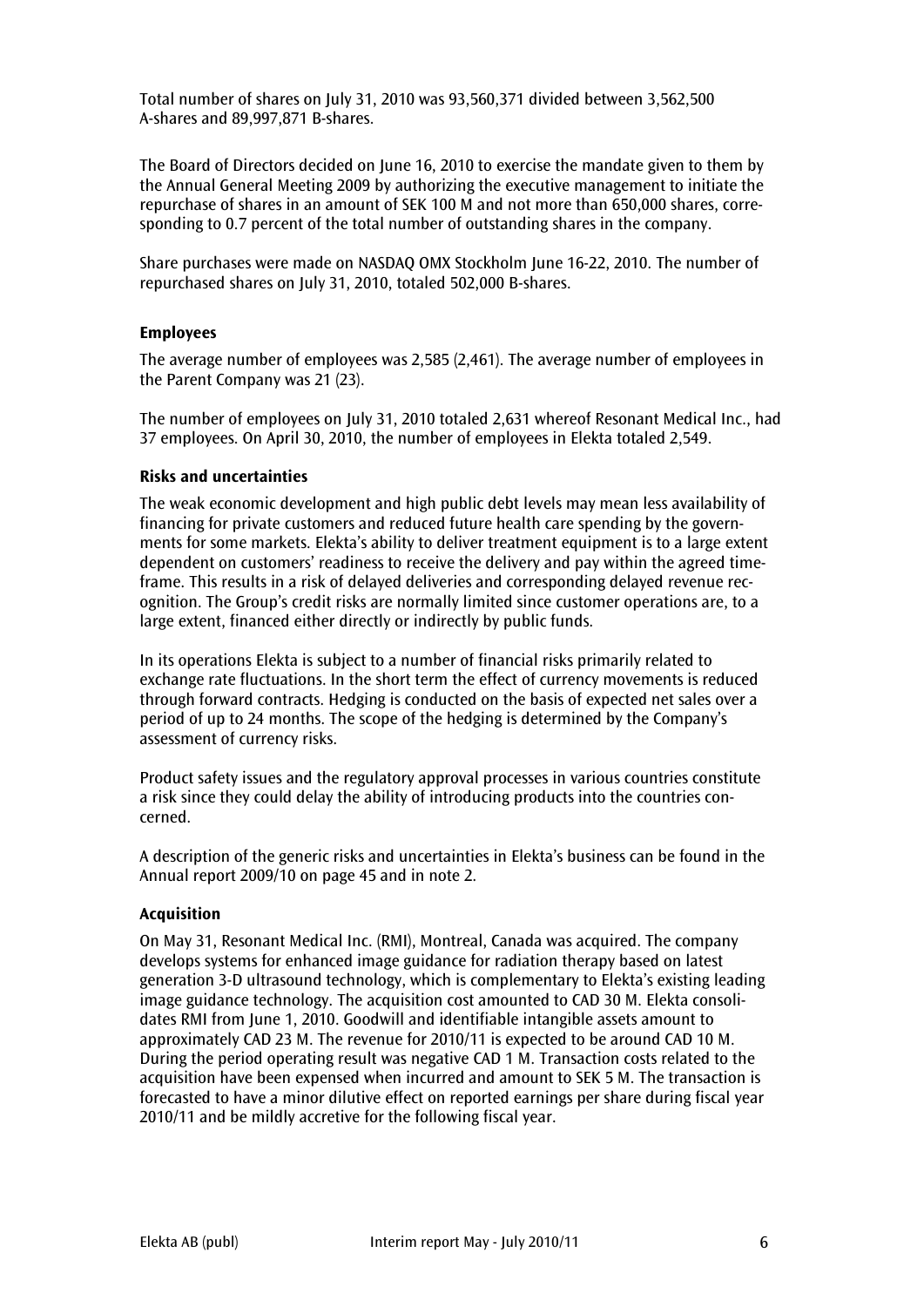# Outlook for fiscal year 2010/11

For the fiscal year 2010/11, Elekta's net sales are expected to grow by more than 10 percent in local currency. Operating profit in SEK is expected to grow by more than 15 percent.

Stockholm September 21, 2010

Tomas Puusepp President and CEO

This report has not been reviewed by the company's auditors.

# Financial information

Six-month interim report 2010/11 December 7, 2010

#### For further information, please contact:

Tomas Puusepp, President and CEO, Elekta AB (publ) Tel: +46 8 587 25 520, e-mail: tomas.puusepp@elekta.com

Håkan Bergström, CFO, Elekta AB (publ) Tel: +46 8 587 25 547, e-mail: hakan.bergstrom@elekta.com

Stina Thorman, Vice President Corporate Communications, Elekta AB (publ) Tel: +46 8 587 25 437, e-mail: stina.thorman@elekta.com

Elekta AB (publ) Corporate registration number 556170-4015 Box 7593, SE 103 93 Stockholm, Sweden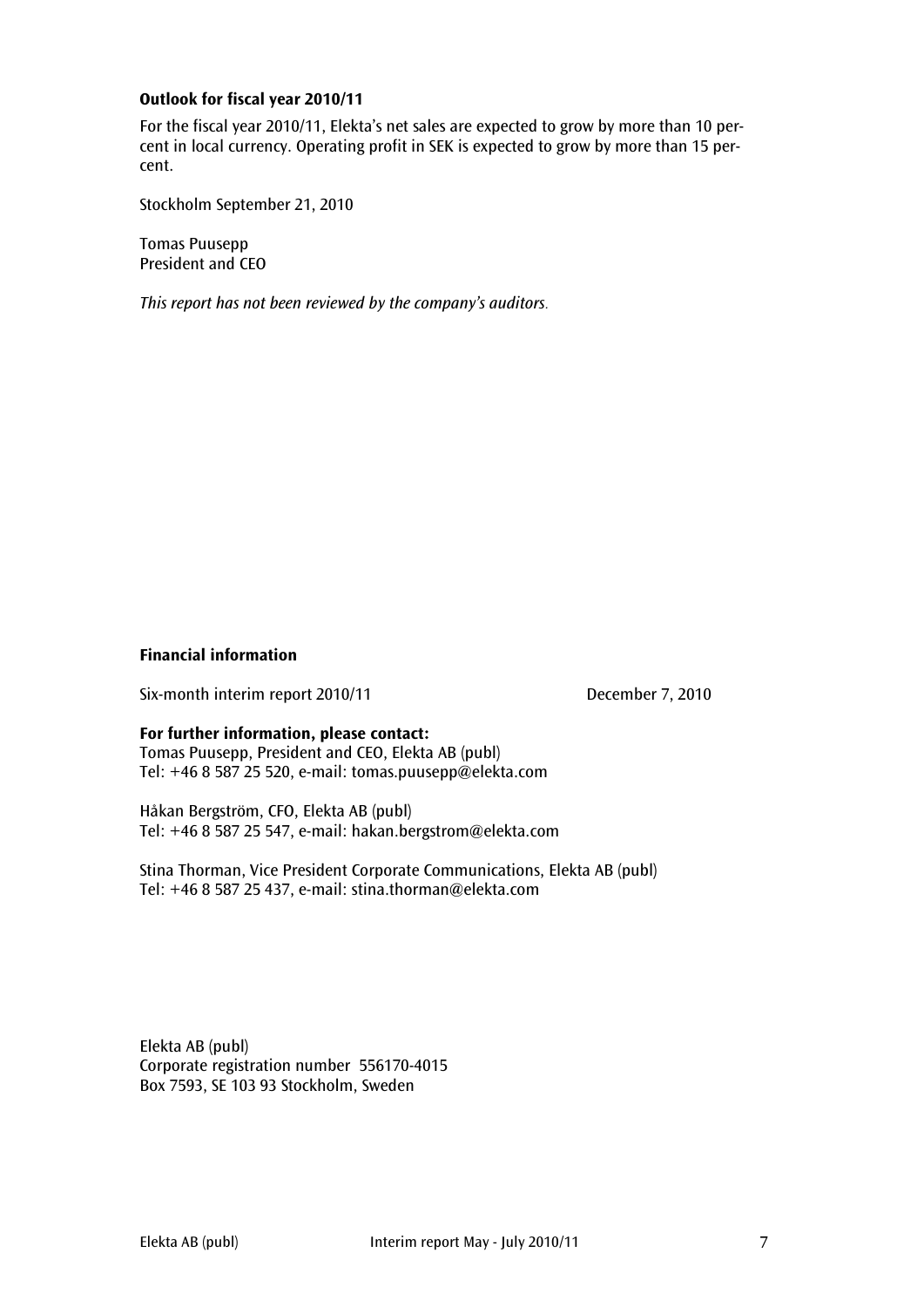# Accounting principles

This interim report for the Group is prepared according to IAS 34 and the Swedish Annual Accounts Act and, with regard to the Parent Company, according to the Swedish Annual Accounts Act and RFR 2.3. The accounting principles applied correspond to those presented in the Annual Report 2009/10 with exceptions related to revised standards and new interpretations applied from the fiscal year 2010/11. The revised IFRS 3 Business Combinations effective July 1, 2009 will be applied for fiscal year starting from this date. The amendments affect amongst other things how to account for transaction costs, possible contingent considerations and step acquisitions. Other new and revised standards and IFRIC interpretations not yet applied by Elekta May 1, 2010, have been assessed to have no material impact on the financial reports for the first quarter.

| <b>Exchange rates</b> |              |           | Average rate     |        |          | <b>Closing rate</b> |                |
|-----------------------|--------------|-----------|------------------|--------|----------|---------------------|----------------|
|                       |              | May - Jul | May - Jul Change |        | $Iul$ 31 |                     | Apr 30, Change |
| Country               | Currency     | 2010/11   | 2009/10          |        | 2010     | 2010                |                |
| Euro                  | 1 EUR        | 9.582     | 10.765           | $-11%$ | 9.45     | 9.609               | $-2\%$         |
| <b>Great Britain</b>  | 1 GBP        | 11.401    | 12.412           | $-8%$  | 11.303   | 11.110              | 2%             |
| Japan                 | <b>1 IPY</b> | 0.085     | 0.081            | 5%     | 0.084    | 0.077               | 9%             |
| <b>United States</b>  | 1 USD        | 7.661     | 7.738            | $-1%$  | 7.233    | 7.225               | 0%             |

Order bookings and income statement are accounted at average exchange rates for the reporting period while order backlog and balance sheet items are accounted at closing exchange rates.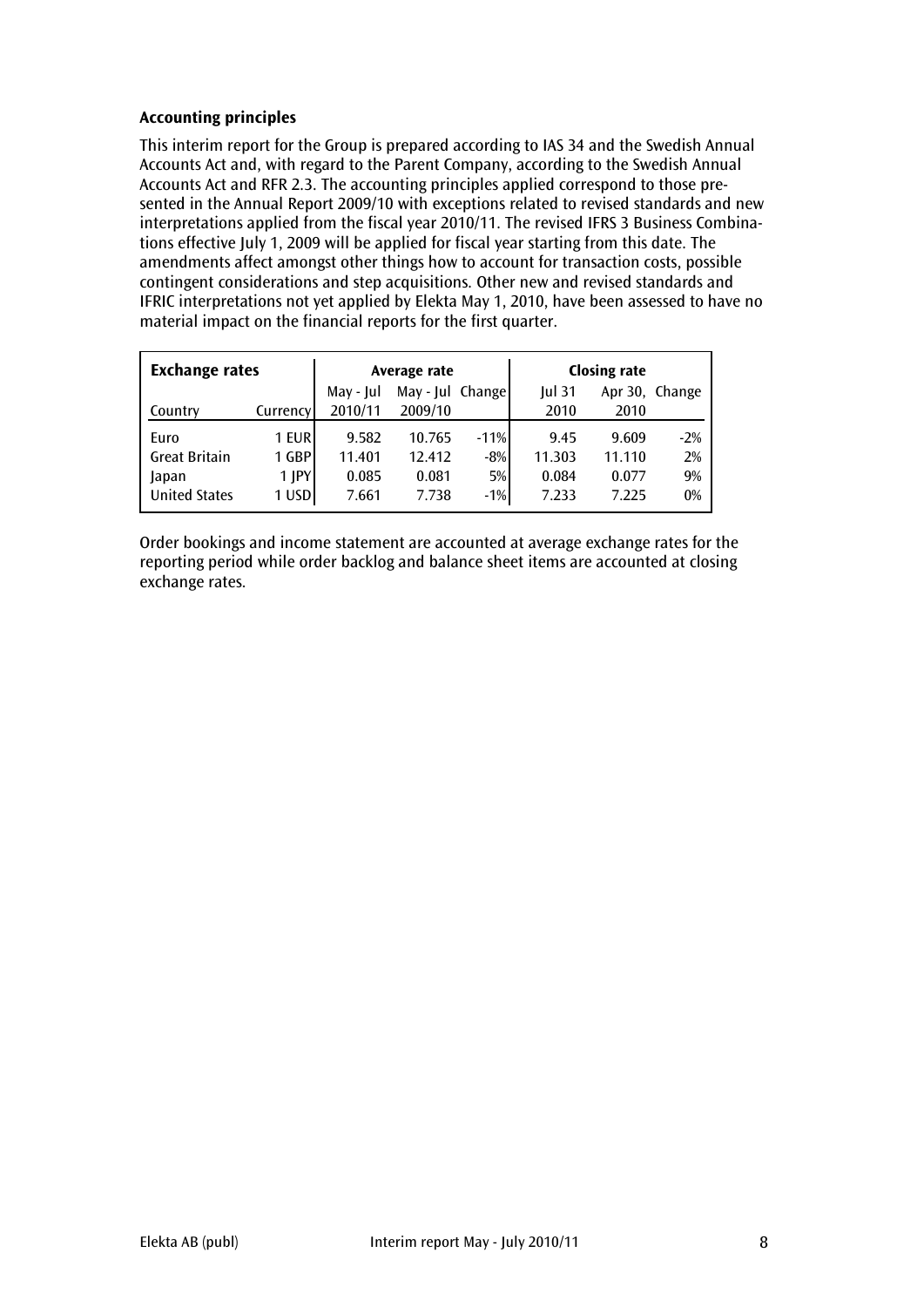# CONSOLIDATED INCOME STATEMENT AND STATEMENT OF COMPREHENSIVE INCOME

| <b>SEKM</b>                                                                        | 3 months             | 3 months             | 12 months            | 12 months            |
|------------------------------------------------------------------------------------|----------------------|----------------------|----------------------|----------------------|
| Income statement                                                                   | May - Jul<br>2010/11 | May - Jul<br>2009/10 | Aug - Jul<br>2009/10 | May - Apr<br>2009/10 |
| Net sales<br>Cost of products sold                                                 | 1,627<br>$-902$      | 1,440<br>$-798$      | 7,579<br>$-4,090$    | 7,392<br>$-3,986$    |
| <b>Gross income</b>                                                                | 725                  | 642                  | 3,489                | 3,406                |
| Selling expenses                                                                   | $-228$               | $-248$               | $-950$               | $-970$               |
| Administrative expenses<br>R&D expenses                                            | $-191$<br>$-133$     | $-171$<br>$-131$     | $-728$<br>$-537$     | $-708$<br>$-535$     |
| Exchange rate differences                                                          | $-20$                | -3                   | 22                   | 39                   |
| <b>Operating result</b>                                                            | 153                  | 89                   | 1,296                | 1,232                |
| Result from participations in associates<br>Interest income                        | $\bf{0}$<br>8        | 2<br>3               | $\bf{0}$<br>11       | 2<br>6               |
| Interest expenses and similar items                                                | $-13$                | $-14$                | $-49$                | $-50$                |
| Exchange rate differences                                                          | - 1                  | 3                    | $-2$                 | 2                    |
| Income before tax                                                                  | 147                  | 83                   | 1 2 5 6              | 1,192                |
| Income taxes                                                                       | $-44$                | $-27$                | $-376$               | $-359$               |
| Net income                                                                         | 103                  | 56                   | 880                  | 833                  |
| Net income attributable to:                                                        |                      |                      |                      |                      |
| Parent Company shareholders<br>Non-controlling interests                           | 103<br>0             | 58<br>$-2$           | 883<br>$-3$          | 838<br>- 5           |
|                                                                                    |                      |                      |                      |                      |
| Earnings per share before dilution, SEK<br>Earnings per share after dilution, SEK  | 1.11<br>1.09         | 0.62<br>0.62         | 9.58<br>9.48         | 9.09<br>9.01         |
|                                                                                    |                      |                      |                      |                      |
| Statement of comprehensive income                                                  |                      |                      |                      |                      |
| Net income                                                                         | 103                  | 56                   | 880                  | 833                  |
| Other comprehensive income:                                                        |                      |                      |                      |                      |
| Cost of incentive programs                                                         | 11                   | 7                    | 23                   | 19                   |
| Revaluation of cash flow hedges<br>Translation differences from foreign operations | $-4$<br>$-9$         | 173<br>- 58          | $-66$<br>$-130$      | 111<br>- 179         |
| Hedge of net investment                                                            | 0                    | $\bf{0}$             | 5                    | 5                    |
| Income tax relating to components of                                               |                      |                      |                      |                      |
| other comprehensive income                                                         | 4                    | - 48                 | 49                   | - 3                  |
| Other comprehensive income for the period                                          | $\overline{2}$       | 74                   | - 119                | $-47$                |
| Comprehensive income for the period                                                | 105                  | 130                  | 761                  | 786                  |
| Comprehensive income attributable to:<br>Parent Company shareholders               |                      |                      |                      |                      |
| Non-controlling interests                                                          | 105<br>0             | 132<br>$-2$          | 764<br>$-3$          | 791<br>- 5           |
|                                                                                    |                      |                      |                      |                      |
| <b>CASH FLOW</b>                                                                   |                      |                      |                      |                      |
| <b>SEK M</b>                                                                       |                      |                      |                      |                      |
| Operating cash flow                                                                | 65                   | 27                   | 1,082                | 1,044                |
| Change in working capital                                                          | $-95$                | $-165$               | 82                   | 12                   |
| Cash flow from operating activities                                                | -30                  | $-138$               | 1,164                | 1,056                |
| Cash flow from investing activities                                                | $-255$               | $-26$                | $-317$               | -88                  |
| <b>Cash flow after investments</b>                                                 | $-285$               | $-164$               | 847                  | 968                  |
| Cash flow from financing activities                                                | 14                   | $-171$               | -386                 | -571                 |
| Cash flow for the period                                                           | -271                 | -335                 | 461                  | 397                  |
| Exchange rate differences                                                          | 1                    | $-16$                | $-34$                | $-51$                |
| Change in cash and cash equivalents for the period                                 | $-270$               | $-351$               | 427                  | 346                  |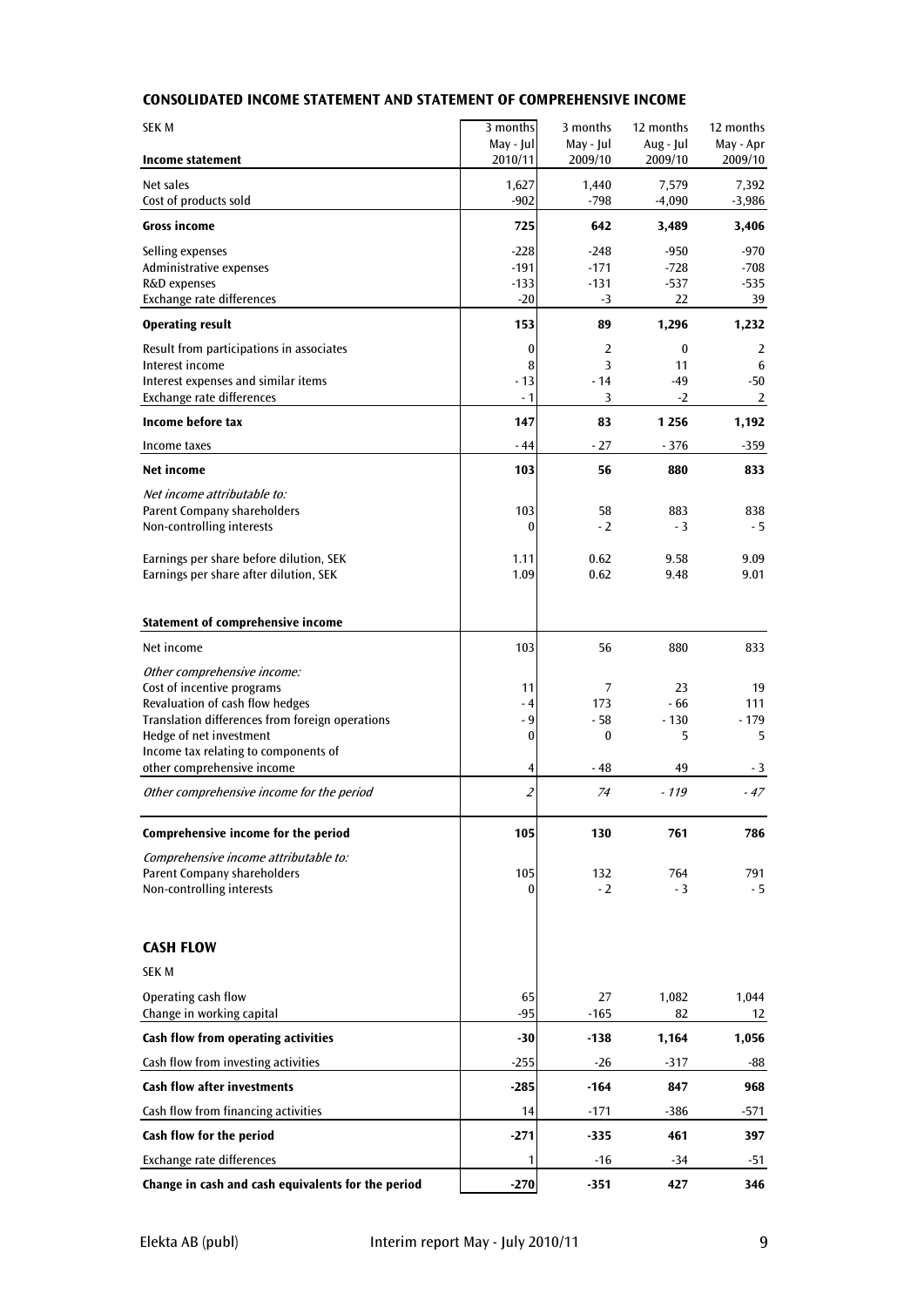# CONSOLIDATED BALANCE SHEET

| <b>SEK M</b>                        | Jul 31,<br>2010 | Jul 31,<br>2009 | Apr 30,<br>2010 |
|-------------------------------------|-----------------|-----------------|-----------------|
| Intangible assets                   | 3,033           | 2,977           | 2,880           |
| Tangible fixed assets               | 248             | 252             | 247             |
| <b>Financial assets</b>             | 81              | 53              | 60              |
| Deferred tax assets                 | 167             | 30              | 128             |
| Inventories                         | 646             | 584             | 592             |
| Accounts receivable                 | 2,105           | 1,765           | 2,223           |
| Other current receivables           | 1,253           | 1,415           | 1,211           |
| Cash and cash equivalents           | 904             | 477             | 1,174           |
| <b>Total assets</b>                 | 8,437           | 7,553           | 8,515           |
| Elekta's owners' equity             | 3,352           | 2,681           | 3,243           |
| Non-controlling interests           | 0               | 4               | -1              |
| <b>Total equity</b>                 | 3,352           | 2,685           | 3,244           |
| Interest-bearing liabilities        | 1,077           | 1,371           | 1,039           |
| Non interest-bearing liabilities    | 4,008           | 3,497           | 4,232           |
| <b>Total equity and liabilities</b> | 8,437           | 7,553           | 8,515           |
| Assets pledged                      | 5               | 1               | 2               |
| <b>Contingent liabilities</b>       | 23              | 88              | 28              |

# CHANGES IN EQUITY

| <b>SEK M</b>                              | May - Jul<br>2010/11 | May - Jul<br>2009/10 | May - Apr<br>2009/10 |
|-------------------------------------------|----------------------|----------------------|----------------------|
| <b>Attributable to Elekta's owners</b>    |                      |                      |                      |
|                                           |                      |                      |                      |
| Opening balance                           | 3,243                | 2,549                | 2,549                |
| Comprehensive income for the period       | 105                  | 132                  | 791                  |
| <b>Exercise of warrants</b>               | 104                  |                      | 87                   |
| Repurchase of own shares                  | $-100$               |                      |                      |
| <b>Dividend</b>                           |                      |                      | $-184$               |
| Total                                     | 3,352                | 2,681                | 3,243                |
| Attributable to non-controlling interests |                      |                      |                      |
| Opening balance                           |                      | 6                    | 6                    |
| Comprehensive income for the period       |                      | $-2$                 | $-5$                 |
| Total                                     | U                    | 4                    |                      |
| <b>Closing balance</b>                    | 3,352                | 2,685                | 3,244                |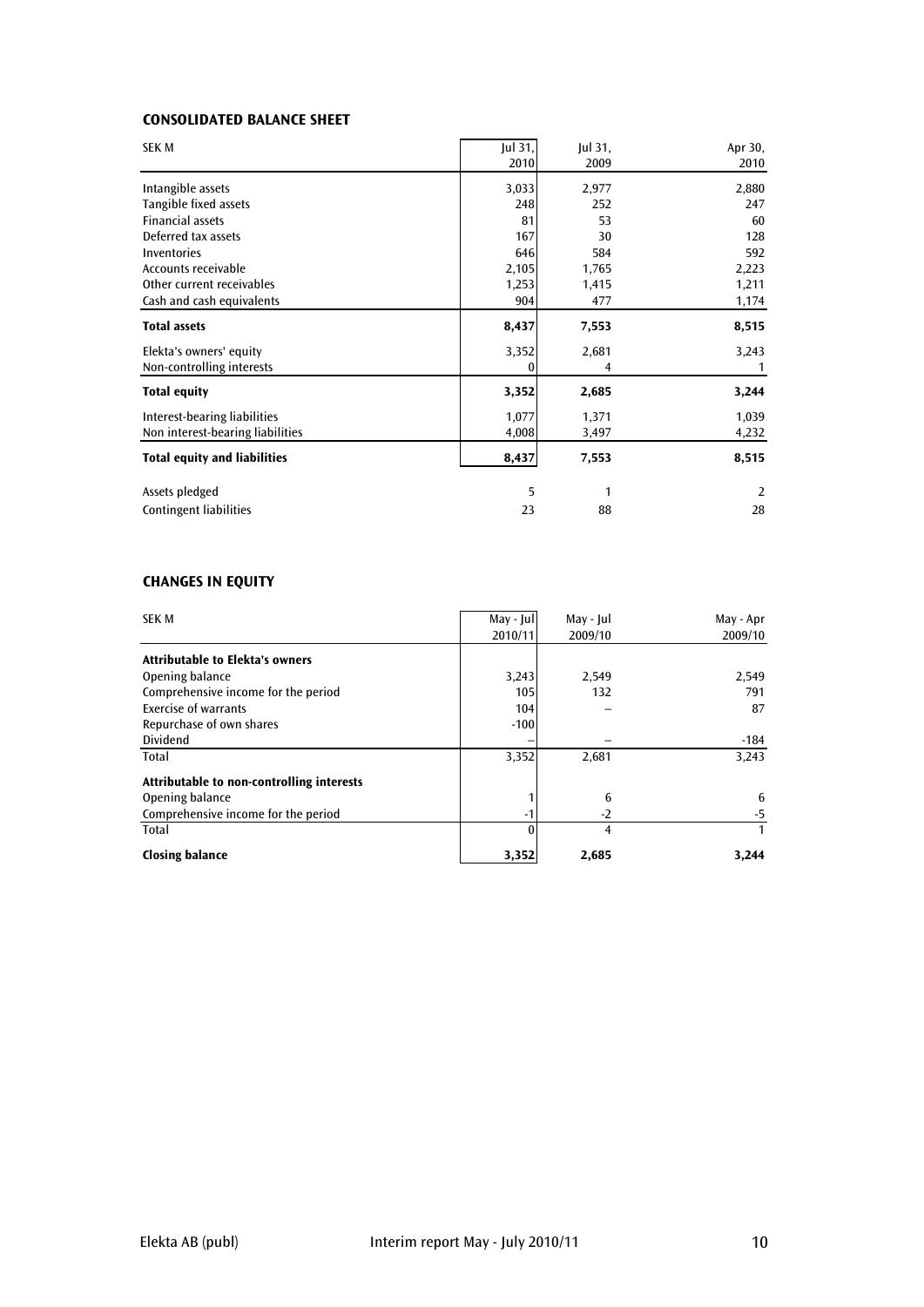| <b>KEY FIGURES</b>             | 12 months<br>May - Apr<br>2005/06 | 12 months<br>May - Apr<br>2006/07 | 12 months<br>May - Apr<br>2007/08 | 12 months<br>May - Apr<br>2008/09 | 12 months<br>May - Apr<br>2009/10 | 3 months<br>May - Jul<br>2009/10 | 3 months<br>May - Apr<br>2010/11 |
|--------------------------------|-----------------------------------|-----------------------------------|-----------------------------------|-----------------------------------|-----------------------------------|----------------------------------|----------------------------------|
| Order bookings, SEK M          | 4.705                             | 5,102                             | 5,882                             | 7,656                             | 8.757                             | 1,658                            | 1,889                            |
| Net sales. SEK M               | 4.421                             | 4,525                             | 5.081                             | 6.689                             | 7.392                             | 1.440                            | 1,627                            |
| Operating result, SEK M        | 453                               | 509                               | 650                               | 830                               | 1,232                             | 89                               | 153                              |
| Operating margin               | 10%                               | 11%                               | 13%                               | 12%                               | 17%                               | 6%                               | 9%                               |
| Profit margin                  | 10%                               | 11%                               | 12%                               | 12%                               | 16%                               | 6%                               | 9%                               |
| Shareholders' equity, SEK M    | 1.868                             | 1.863                             | 1.813                             | 2,555                             | 3.244                             | 2,685                            | 3,352                            |
| Capital employed, SEK M        | 2.959                             | 2.850                             | 3.262                             | 4.182                             | 4.283                             | 4.056                            | 4,429                            |
| Equity/assets ratio            | 35%                               | 35%                               | 29%                               | 32%                               | 38%                               | 36%                              | 40%                              |
| Net debt/equity ratio          | 0.06                              | 0.27                              | 0.58                              | 0.31                              | $-0.04$                           | 0.33                             | 0.05                             |
| Return on shareholders' equity | 17%                               | 19%                               | 23%                               | 27%                               | 30%                               | 27%                              | 30%                              |
| Return on capital employed     | 18%                               | 20%                               | 24%                               | 24%                               | 30%                               | 25%                              | 32%                              |

| <b>DATA PER SHARE</b>          | 12 months | 12 months | 12 months | 12 months  | 12 months | 3 months  | 3 months  |
|--------------------------------|-----------|-----------|-----------|------------|-----------|-----------|-----------|
|                                | May - Apr | May - Apr | May - Apr | May - Apr. | May - Apr | May - Jul | May - Apr |
|                                | 2005/06   | 2006/07   | 2007/08   | 2008/09    | 2009/10   | 2009/10   | 2010/11   |
| Earnings per share             |           |           |           |            |           |           |           |
| before dilution, SEK           | 3.23      | 3.72      | 4.46      | 6.00       | 9.09      | 0.62      | 1.11      |
| after dilution, SEK            | 3.21      | 3.70      | 4.44      | 6.00       | 9.01      | 0.62      | 1.09      |
| Cash flow per share            |           |           |           |            |           |           |           |
| before dilution, SEK           | 1.68      | $-1.14$   | $-3.04$   | 6.30       | 10.50     | $-1.78$   | $-3.06$   |
| after dilution. SEK            | 1.67      | $-1.14$   | $-3.03$   | 6.30       | 10.41     | $-1.78$   | $-3.02$   |
| Shareholders' equity per share |           |           |           |            |           |           |           |
| before dilution, SEK           | 19.80     | 19.96     | 19.70     | 27.67      | 34.95     | 29.10     | 35.83     |
| after dilution. SEK            | 20.45     | 20.46     | 20.03     | 27.67      | 37.50     | 29.10     | 38.17     |
| Average number of shares       |           |           |           |            |           |           |           |
| before dilution, 000s          | 94,136    | 93,698    | 92,199    | 92,029     | 92,208    | 92,125    | 93,026    |
| after dilution, 000s           | 94,785    | 94,249    | 92,479    | 92,029     | 92,945    | 92,125    | 94,296    |
| Number of shares at closing    |           |           |           |            |           |           |           |
| before dilution, 000s          | 94,332    | 93,036    | 91,570    | 92,125     | 92,795    | 92,125    | 93,560    |
| after dilution, 000s           | 95,703    | 94,072    | 92,245    | 92,125     | 95,895    | 92,125    | 96,481    |

Dilution 2005/06 – 2007/08 refers to warrants program 2004/2008. Dilution 2009/10 refers to warrants programs 2007/2012 and 2008/2012 and share program 2009/2012. All historical data have been restated for split 3:1 October 2005.

| Data per quarter                          | 01      | 02      | 03      | 04      | 01      | 02      | 03      | 04      | 01      |
|-------------------------------------------|---------|---------|---------|---------|---------|---------|---------|---------|---------|
| <b>SEK M</b>                              | 2008/09 | 2008/09 | 2008/09 | 2008/09 | 2009/10 | 2009/10 | 2009/10 | 2009/10 | 2010/11 |
| Order bookings                            | 1.151   | 1.672   | 1.661   | 3.172   | 1.658   | 2,150   | 1,897   | 3,052   | 1,889   |
| Net sales                                 | 1,025   | 1.467   | 1.664   | 2.533   | 1.440   | 1,691   | 1.704   | 2,557   | 1,627   |
| Operating profit<br><b>Cash flow from</b> |         | 105     | 191     | 521     | 89      | 232     | 232     | 679     | 153     |
| operating activities                      | $-163$  | 68      |         | 833     | $-138$  | 288     | 439     | 467     | $-30$   |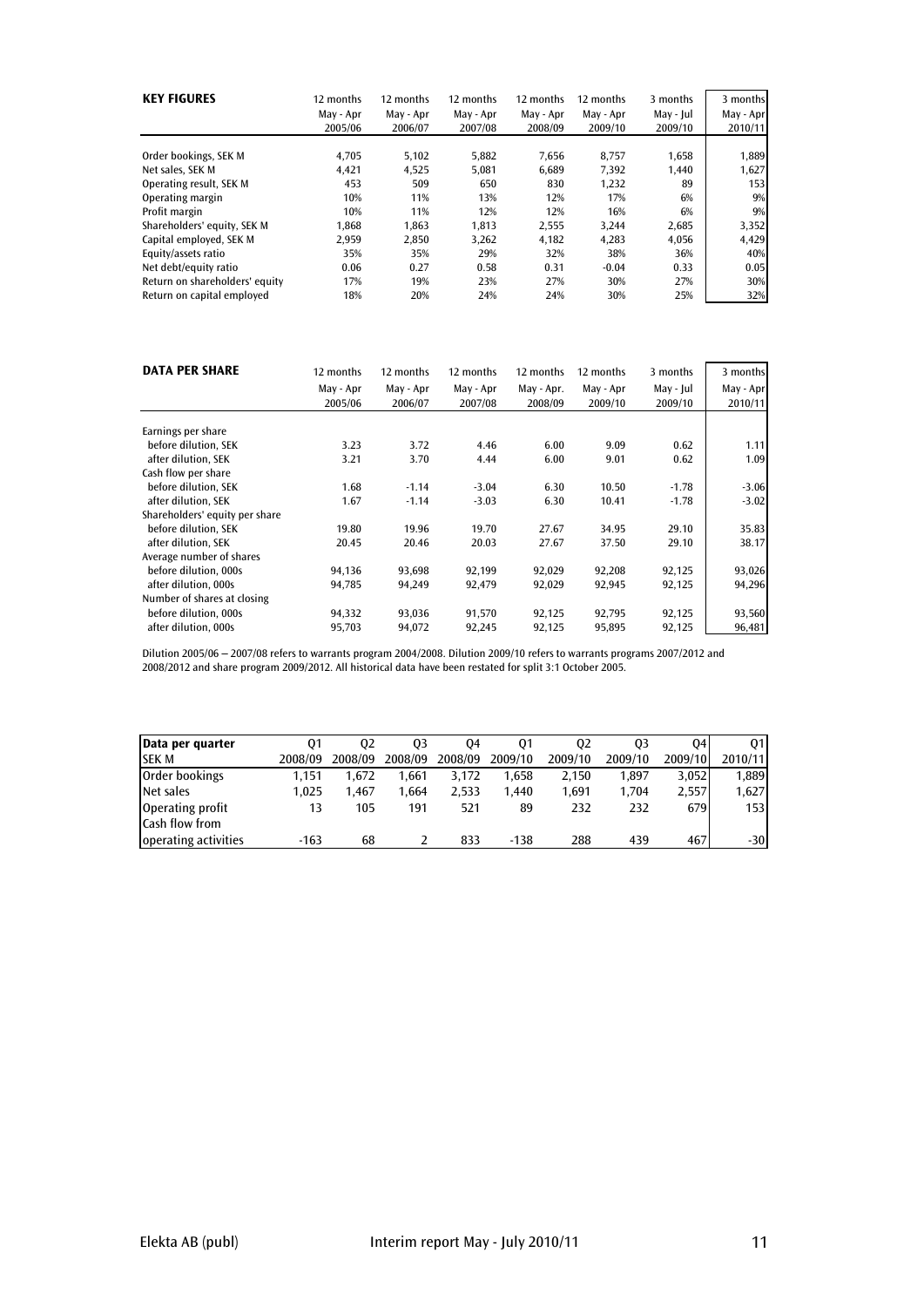#### Segment reporting

Elekta applies geographical segmentation. Order bookings, net sales and contribution margin for respective region are reported to Elekta's CEO and CFO (chief operating decision makers). In the regions' operating expenses are cost of products sold and expenses directly attributable to the respective region reported. Global costs for R&D, marketing, management of product supply centers and Parent Company are not allocated per region. Currency exposure is concentrated to product supply centers. The majority of exchange differences in operations are reported in global costs.

#### May-July 2010/11

|                         | North and     | Europe, Africa  | Asia Pacific | Total    | $%$ of    |
|-------------------------|---------------|-----------------|--------------|----------|-----------|
| <b>SEK M</b>            | South America | and Middle East |              |          | net sales |
| Net sales               | 713           | 549             | 365          | 1.627    |           |
| Operating expenses      | -468          | $-410$          | $-265$       | $-1.142$ | 70%       |
| Contribution margin     | 245           | 139             | 101          | 485      | 30%       |
| Global costs            |               |                 |              | $-332$   | 20%       |
| <b>Operating result</b> |               |                 |              | 153      | 9%        |
| Contribution margin     | 34%           | 25%             | 28%          |          |           |

#### May-July 2009/10

|                         | North and     | Europe, Africa  | Asia Pacific | Total    | $%$ of    |
|-------------------------|---------------|-----------------|--------------|----------|-----------|
| <b>SEK M</b>            | South America | and Middle East |              |          | net sales |
| Net sales               | 630           | 461             | 349          | 1.440    |           |
| Operating expenses      | $-420$        | $-325$          | $-290$       | $-1.035$ | 72%       |
| Contribution margin     | 210           | 136             | 59           | 405      | 28%       |
| Global costs            |               |                 |              | $-316$   | 22%       |
| <b>Operating result</b> |               |                 |              | 89       | 6%        |
| Contribution margin     | 33%           | 30%             | 17%          |          |           |

#### May-April 2009/10

|                         | North and     | Europe, Africa  | Asia Pacific | Total    | $%$ of    |
|-------------------------|---------------|-----------------|--------------|----------|-----------|
| <b>SEK M</b>            | South America | and Middle East |              |          | net sales |
| Net sales               | 2.792         | 2.735           | 1,865        | 7,392    |           |
| Operating expenses      | $-1.804$      | $-1,775$        | $-1,345$     | $-4.925$ | 67%       |
| Contribution margin     | 988           | 960             | 520          | 2.467    | 33%       |
| Global costs            |               |                 |              | $-1.235$ | 17%       |
| <b>Operating result</b> |               |                 |              | 1.232    | 17%       |
| Contribution margin     | 35%           | 35%             | 28%          |          |           |

#### Segment reporting rolling 12 months August-July 2010/11

| <b>SEK M</b>            | North and<br>South America | Europe, Africa<br>and Middle East | Asia Pacific | Total    | $%$ of<br>net sales |
|-------------------------|----------------------------|-----------------------------------|--------------|----------|---------------------|
| Net sales               | 2,875                      | 2,823                             | 1,881        | 7.579    |                     |
| Operating expenses      | $-1,852$                   | $-1.860$                          | $-1,320$     | $-5.032$ | 66%                 |
| Contribution margin     | 1.023                      | 963                               | 561          | 2.547    | 34%                 |
| Global costs            |                            |                                   |              | $-1.251$ | 17%                 |
| <b>Operating result</b> |                            |                                   |              | 1.296    | 17%                 |
| Contribution margin     | 36%                        | 34%                               | 30%          |          |                     |

Elekta's operations are characterized by significant quarterly variations in delivery volumes and product mix, which have a direct impact on net sales and profits. This is accentuated when the operation is split into segments as is the impact of currency fluctuations between the years.